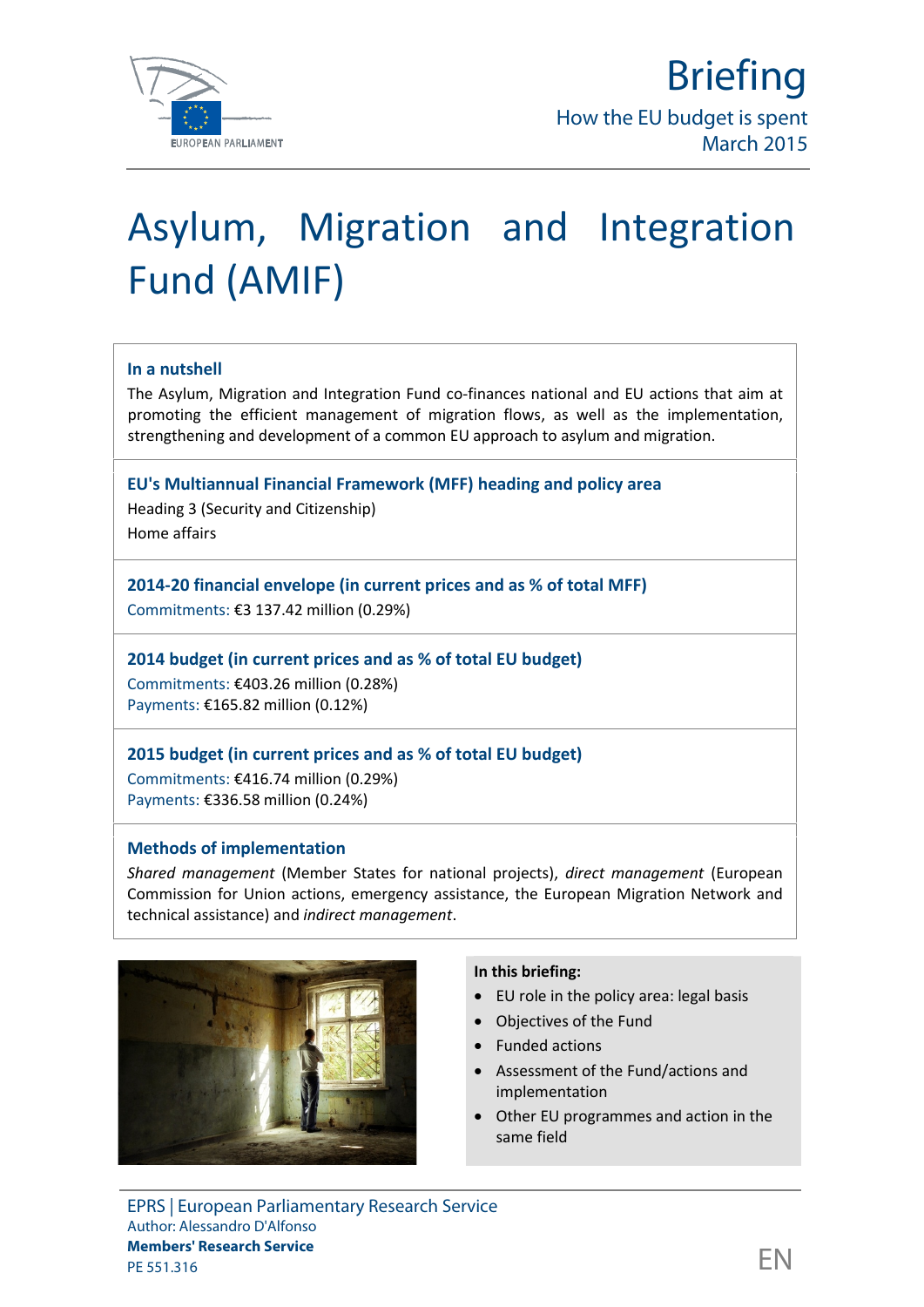## EU role in the policy area: legal basis

TraditionEdUMembeStatehsave developed their own policies for immigration fred th crown tries. The need for greater coherence evolutiosnuch as the removal of internal border controls acro  $S$ chengen arme $\bf{a}$ dehats e crasine of excosoperateis precially the ence Amsterdam  $T90$   $M$   $p$   $w$  evexperts consider that progress has been difficulties in reaching agreem ents ands ame scoast etso. opt

Title V of the Treaty on the EFU of To obliming ed to the security and justice sets the EU's  $d$ eemopleotop nocomeminon policy o,n asylum immigration external bord based normols olidarity between EU c and fairness E to maxing matiscle  $67(2)$ ThelpFFEnt chiples of biotrality is further det airlteid len 80 WFFiE Luit bay sthe implementation of this E is governed by fair sharing of t**sfersanomisailbiilm to eisc aat nodn**s betw Membe $\hat{\bm{\Theta}}$  ates Most in ments relation duration d border checks  $(A$ rticle  $\$$  07  $\pi$   $#$  E  $\omega$  by extending the subject to the ordinary legislative pro European Parliament (EP) and ctoheeg issolator containg . Lease use foot In addition, the Lisbon Treaty maEdue Chequatheyr boifndFiunged almeent  $R$ ighwshich incolucolesions on the right to asylum (Article 18).

In April, 2014 measure relating tothtehils Ppahioty thaore Caouncil ado Regulation No(5E1U6) 201e4s tablias spine gifid ub duing programme dealing with asylum and<sup>2</sup> frooirghrea2.Do1-220 periodhe Asylum, Migration an Integration FunTch of ARMeldFunion tieses anticles (2a) nd 79(2)  $\overline{a}$  FinEl U(4 $\overline{a}$  s legals the Fund, but not Article 80 TFEHLE. fact in appears this policyfa arresaharing obiliets posmost finde ir financial implications remains a controvew site in M issues as the ming different strandpoints. EP which had supported explicit inclusion of  $\triangle$  article bethe 800 TFE the finaltotael tow Fluentostart functionating affirmed its view on correct legal basis in a declaration accoAmspangyaing sthe eado countrwies chvelobifferent outprovisions concide on M Tun Fig. ark does not take part ivnhitheelaAnnModdFtUherited Kindgodom

## O b jectives Fouth othe

TheAMI aFims ctoon tributhtreough financia, It oa st shies teafrficee ient manageme of migration flows and to the implementation maderb develop approach sylum maing datil be Fund reflects efforts to simplify and streamling the  $\frac{1}{2}$ the implementation of the EU budget in the area of home af separate funding programmes that ople3rapted unodduering hethe 20 umbrella of the gener $\mathbf{S} \mathbf{O} \mathbf{D}$ (r $\mathbf{S} \mathbf{Q}$  Iriadma mity and Management of M Flows the European Refugee, Fhuenudro(pEeRaFn) Fund for the Integrat third ountry nationals  $t$  the  $\mathbf{E}$  bean Return Fund (RF)

TheAMIFfica sfour common specific 1struction engething in the inghenophen in the ingheric strengthend in the ingention in the  $\sim$ establishmentCoomfmt**be** European As(yCuEm $\hat{\mathcal{R}}$ SS) ysopopoinonglegal migration the Member States in accordance with their economic and proimophteeffective intenginalnic countum try nat3)dennahlainnigfair and effective returnvinshtraatevgieews to ngoibluengtaelriimmigamedion 4) increassionligidarity and responsibility bility and responsibility of the Member of Netwer States, particular ftchcousse on nost affected by migration and asylum flow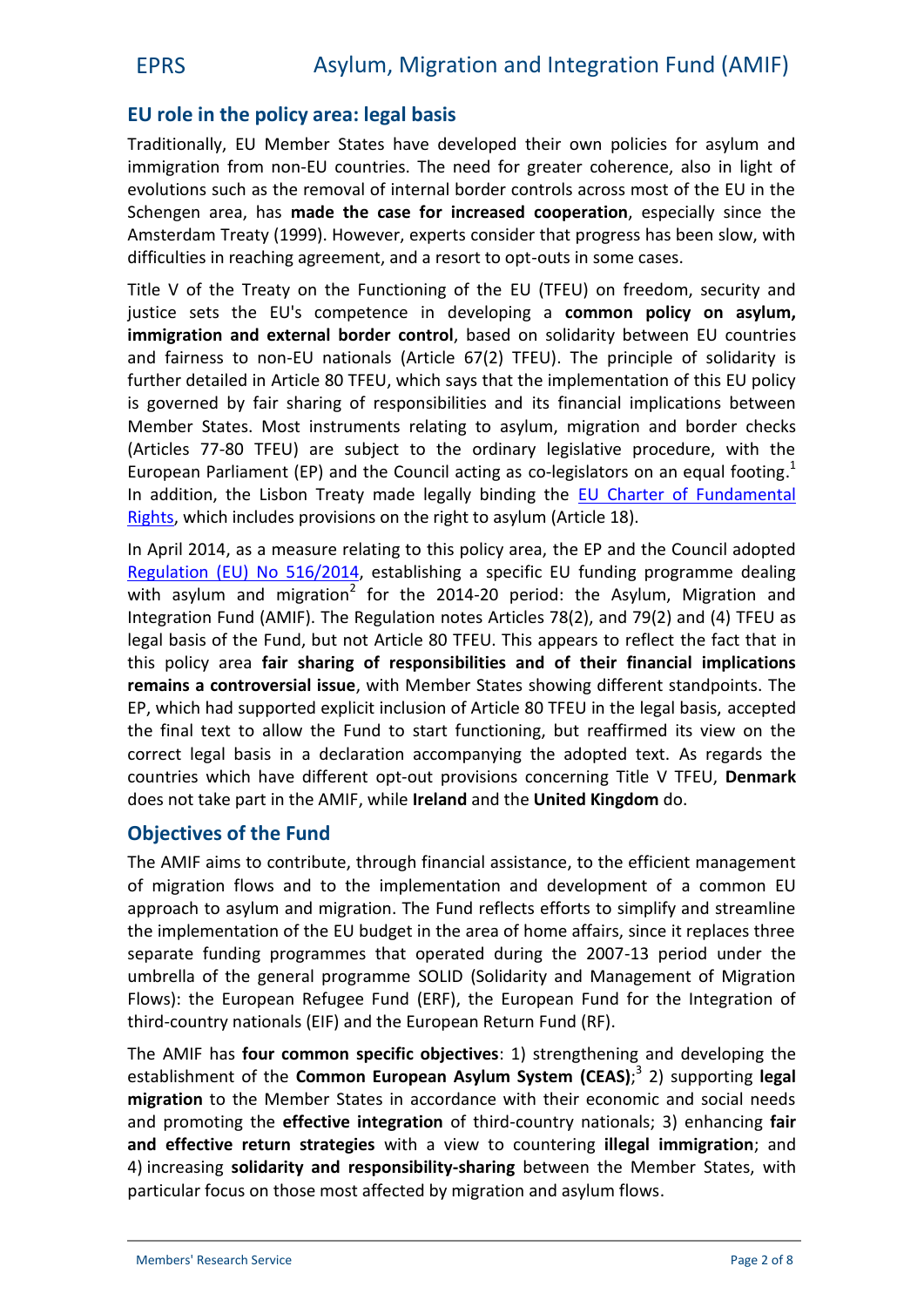To acchei these objectives, the in AMNcLeffican as out coonly in the participating Membbuetra\$instanteelsation himoridithcounkntiniesestives need to be coordineentde d consist he hilte wiEU's external acmionensuameds the supporter deat be you unding truments.

## Funded actions

For the  $-20$  1 $\beta$  eriod, around  $-633.$  billion rotes the AaMI eF allocated to Member Statmensitthanant munauted programmed mes implemen Fluthtobend osh ared managnement ral, the matximum uning  $U$  co rate for naptrional providents is 190% in specEaticino Eablsecson). Let of to devote at least share the

resour the att receit bessert and able National allocations based on statistical data: objectives  $\alpha$  example mum  $20\%$ <sup>1240</sup> breakdown in million euros

| national <b>a</b> bslogant<br>Minimu<br>20113<br>Total fo<br>amount<br>amour<br>allocati<br>based<br>201-20<br>$E$ RF+EIF<br>$20113 \text{ da}$<br>64.5<br>2.65<br>59.5<br>spent on aaciminemotal streng thening spent on aaciminemotors is the strength of<br>and $\det$ velopthe CEAD Seature BE<br>84.2<br>89.2<br>3.75<br>from ishtarget reesqupirropel вс<br>5<br>$0.22$<br>$5\,.\,0$<br>10.0<br>justification in the national<br>pro <sub>1</sub> grammes<br>22.3<br>32.3<br>and snot allowed for those $E_yU$ countries<br>21.7<br>26.1<br>that are affectesoluctouying<br>5<br>$9.05$<br>203.<br>$208.$<br>i n<br>the<br>'o f<br>area<br>10.1<br>$\int a \, h \, d^{0.23}$<br>$5.1$<br>accommodation, infrastructure<br>5<br>5<br>11.22<br>252.<br>257.<br>servidensabsolute hteerbogkse,tst <sup>ES</sup><br>18.4<br>0.82<br>23.4<br>the largest a bltdo a bilon, followed 5<br>by Italy, France, Greece and Spasin.<br>11.60<br>260.<br>265.<br>11.32<br>5<br>254.<br>259.<br>The remainoderthe Fuise<br>12.7<br>5<br>$0.54$<br>17.1<br>implementheroolugdhirect manhalgle<br>men (European Comonris shou)<br>5<br>0.83<br>18.7<br>23.7<br>some caseslirect management<br>0.65<br>14.5<br>19.5<br>(e.gy the International $\sqrt{6}$ entre $\sqrt{5}$ for $\sqrt{13.5}$<br>305.<br>310.<br>Migration Policy Development or <sub>5</sub><br>$\boxed{\mathsf{C}}$ M $\mathsf{P}_0$ $\mathsf{Q}$ $\}$<br>4.6<br>9.6<br>to suppottansnational actions<br>$\overline{O}$<br>0.10<br>2.1<br>7.1<br>actions of particular EnUerest to<br>lth e<br>$0.39$<br>8.7<br>13.7<br>(Union ao)țoèomesrgency as,s <del>is dnce 5</del><br>0.32<br>7.1<br>17.1<br>10<br>techomail assisalandtone Europelän<br>Migration N, ewint booth the Coun Motil<br>3.98<br>89.4<br>94.4<br>5<br>establisimed 20 0 w8th the task of<br>5<br>$2.60$<br>58.4<br>63.4<br>provinctgreliable and compparable<br>$1.24$<br>32.7<br>27.7<br>information on nmaigdataiosy $\frac{1}{6}$ $\mu$ m/<br>16.9<br>5<br>0.75<br>21.9<br>S E<br>113.<br>5<br>5.05<br>118.<br>Th the repered e ce sostones A Molf $Fe r_{S1}$<br>5<br>0.43<br>9.7<br>14.7<br>e x a m polé st haen g ea offict has t c $ a_{s}$ n<br>5<br>0.27<br>$5.9$<br>10.9<br>be $\vec{d}$ on an $\delta$ eAds for as y lusme eke $\overline{r_{0k}}$<br>16.26<br>365.<br>370.<br>5<br>andefugemesasures aim<br>to ensure<br>2247.<br>2392.<br>full and effective implementation of the 2247. 239 | O D J E C LIVELOSI E X abilitipule (il u ili <u>Z U 70</u> |  |         |        |  |
|-----------------------------------------------------------------------------------------------------------------------------------------------------------------------------------------------------------------------------------------------------------------------------------------------------------------------------------------------------------------------------------------------------------------------------------------------------------------------------------------------------------------------------------------------------------------------------------------------------------------------------------------------------------------------------------------------------------------------------------------------------------------------------------------------------------------------------------------------------------------------------------------------------------------------------------------------------------------------------------------------------------------------------------------------------------------------------------------------------------------------------------------------------------------------------------------------------------------------------------------------------------------------------------------------------------------------------------------------------------------------------------------------------------------------------------------------------------------------------------------------------------------------------------------------------------------------------------------------------------------------------------------------------------------------------------------------------------------------------------------------------------------------------------------------------------------------------------------------------------------------------------------------------------------------------------------------------------------------------------------------------------------------------------------------------------------------------------------------------------------------------------------------------------------------------------------------------------------------------------------------------------------------------------------------------------------------------------------------------------------------------------------------------------------------------------|------------------------------------------------------------|--|---------|--------|--|
|                                                                                                                                                                                                                                                                                                                                                                                                                                                                                                                                                                                                                                                                                                                                                                                                                                                                                                                                                                                                                                                                                                                                                                                                                                                                                                                                                                                                                                                                                                                                                                                                                                                                                                                                                                                                                                                                                                                                                                                                                                                                                                                                                                                                                                                                                                                                                                                                                                   | of the                                                     |  | % avera | Averag |  |
|                                                                                                                                                                                                                                                                                                                                                                                                                                                                                                                                                                                                                                                                                                                                                                                                                                                                                                                                                                                                                                                                                                                                                                                                                                                                                                                                                                                                                                                                                                                                                                                                                                                                                                                                                                                                                                                                                                                                                                                                                                                                                                                                                                                                                                                                                                                                                                                                                                   | taking into as tabissitical ond                            |  |         |        |  |
|                                                                                                                                                                                                                                                                                                                                                                                                                                                                                                                                                                                                                                                                                                                                                                                                                                                                                                                                                                                                                                                                                                                                                                                                                                                                                                                                                                                                                                                                                                                                                                                                                                                                                                                                                                                                                                                                                                                                                                                                                                                                                                                                                                                                                                                                                                                                                                                                                                   | migration (fsloewstab <sup>4</sup> lmenu1s)t               |  |         |        |  |
|                                                                                                                                                                                                                                                                                                                                                                                                                                                                                                                                                                                                                                                                                                                                                                                                                                                                                                                                                                                                                                                                                                                                                                                                                                                                                                                                                                                                                                                                                                                                                                                                                                                                                                                                                                                                                                                                                                                                                                                                                                                                                                                                                                                                                                                                                                                                                                                                                                   |                                                            |  |         |        |  |
|                                                                                                                                                                                                                                                                                                                                                                                                                                                                                                                                                                                                                                                                                                                                                                                                                                                                                                                                                                                                                                                                                                                                                                                                                                                                                                                                                                                                                                                                                                                                                                                                                                                                                                                                                                                                                                                                                                                                                                                                                                                                                                                                                                                                                                                                                                                                                                                                                                   |                                                            |  |         |        |  |
|                                                                                                                                                                                                                                                                                                                                                                                                                                                                                                                                                                                                                                                                                                                                                                                                                                                                                                                                                                                                                                                                                                                                                                                                                                                                                                                                                                                                                                                                                                                                                                                                                                                                                                                                                                                                                                                                                                                                                                                                                                                                                                                                                                                                                                                                                                                                                                                                                                   |                                                            |  |         |        |  |
|                                                                                                                                                                                                                                                                                                                                                                                                                                                                                                                                                                                                                                                                                                                                                                                                                                                                                                                                                                                                                                                                                                                                                                                                                                                                                                                                                                                                                                                                                                                                                                                                                                                                                                                                                                                                                                                                                                                                                                                                                                                                                                                                                                                                                                                                                                                                                                                                                                   |                                                            |  |         |        |  |
|                                                                                                                                                                                                                                                                                                                                                                                                                                                                                                                                                                                                                                                                                                                                                                                                                                                                                                                                                                                                                                                                                                                                                                                                                                                                                                                                                                                                                                                                                                                                                                                                                                                                                                                                                                                                                                                                                                                                                                                                                                                                                                                                                                                                                                                                                                                                                                                                                                   |                                                            |  |         |        |  |
|                                                                                                                                                                                                                                                                                                                                                                                                                                                                                                                                                                                                                                                                                                                                                                                                                                                                                                                                                                                                                                                                                                                                                                                                                                                                                                                                                                                                                                                                                                                                                                                                                                                                                                                                                                                                                                                                                                                                                                                                                                                                                                                                                                                                                                                                                                                                                                                                                                   |                                                            |  |         |        |  |
|                                                                                                                                                                                                                                                                                                                                                                                                                                                                                                                                                                                                                                                                                                                                                                                                                                                                                                                                                                                                                                                                                                                                                                                                                                                                                                                                                                                                                                                                                                                                                                                                                                                                                                                                                                                                                                                                                                                                                                                                                                                                                                                                                                                                                                                                                                                                                                                                                                   | deficiencies                                               |  |         |        |  |
|                                                                                                                                                                                                                                                                                                                                                                                                                                                                                                                                                                                                                                                                                                                                                                                                                                                                                                                                                                                                                                                                                                                                                                                                                                                                                                                                                                                                                                                                                                                                                                                                                                                                                                                                                                                                                                                                                                                                                                                                                                                                                                                                                                                                                                                                                                                                                                                                                                   |                                                            |  |         |        |  |
|                                                                                                                                                                                                                                                                                                                                                                                                                                                                                                                                                                                                                                                                                                                                                                                                                                                                                                                                                                                                                                                                                                                                                                                                                                                                                                                                                                                                                                                                                                                                                                                                                                                                                                                                                                                                                                                                                                                                                                                                                                                                                                                                                                                                                                                                                                                                                                                                                                   |                                                            |  |         |        |  |
|                                                                                                                                                                                                                                                                                                                                                                                                                                                                                                                                                                                                                                                                                                                                                                                                                                                                                                                                                                                                                                                                                                                                                                                                                                                                                                                                                                                                                                                                                                                                                                                                                                                                                                                                                                                                                                                                                                                                                                                                                                                                                                                                                                                                                                                                                                                                                                                                                                   |                                                            |  |         |        |  |
|                                                                                                                                                                                                                                                                                                                                                                                                                                                                                                                                                                                                                                                                                                                                                                                                                                                                                                                                                                                                                                                                                                                                                                                                                                                                                                                                                                                                                                                                                                                                                                                                                                                                                                                                                                                                                                                                                                                                                                                                                                                                                                                                                                                                                                                                                                                                                                                                                                   |                                                            |  |         |        |  |
|                                                                                                                                                                                                                                                                                                                                                                                                                                                                                                                                                                                                                                                                                                                                                                                                                                                                                                                                                                                                                                                                                                                                                                                                                                                                                                                                                                                                                                                                                                                                                                                                                                                                                                                                                                                                                                                                                                                                                                                                                                                                                                                                                                                                                                                                                                                                                                                                                                   |                                                            |  |         |        |  |
|                                                                                                                                                                                                                                                                                                                                                                                                                                                                                                                                                                                                                                                                                                                                                                                                                                                                                                                                                                                                                                                                                                                                                                                                                                                                                                                                                                                                                                                                                                                                                                                                                                                                                                                                                                                                                                                                                                                                                                                                                                                                                                                                                                                                                                                                                                                                                                                                                                   |                                                            |  |         |        |  |
|                                                                                                                                                                                                                                                                                                                                                                                                                                                                                                                                                                                                                                                                                                                                                                                                                                                                                                                                                                                                                                                                                                                                                                                                                                                                                                                                                                                                                                                                                                                                                                                                                                                                                                                                                                                                                                                                                                                                                                                                                                                                                                                                                                                                                                                                                                                                                                                                                                   |                                                            |  |         |        |  |
|                                                                                                                                                                                                                                                                                                                                                                                                                                                                                                                                                                                                                                                                                                                                                                                                                                                                                                                                                                                                                                                                                                                                                                                                                                                                                                                                                                                                                                                                                                                                                                                                                                                                                                                                                                                                                                                                                                                                                                                                                                                                                                                                                                                                                                                                                                                                                                                                                                   |                                                            |  |         |        |  |
|                                                                                                                                                                                                                                                                                                                                                                                                                                                                                                                                                                                                                                                                                                                                                                                                                                                                                                                                                                                                                                                                                                                                                                                                                                                                                                                                                                                                                                                                                                                                                                                                                                                                                                                                                                                                                                                                                                                                                                                                                                                                                                                                                                                                                                                                                                                                                                                                                                   |                                                            |  |         |        |  |
|                                                                                                                                                                                                                                                                                                                                                                                                                                                                                                                                                                                                                                                                                                                                                                                                                                                                                                                                                                                                                                                                                                                                                                                                                                                                                                                                                                                                                                                                                                                                                                                                                                                                                                                                                                                                                                                                                                                                                                                                                                                                                                                                                                                                                                                                                                                                                                                                                                   |                                                            |  |         |        |  |
|                                                                                                                                                                                                                                                                                                                                                                                                                                                                                                                                                                                                                                                                                                                                                                                                                                                                                                                                                                                                                                                                                                                                                                                                                                                                                                                                                                                                                                                                                                                                                                                                                                                                                                                                                                                                                                                                                                                                                                                                                                                                                                                                                                                                                                                                                                                                                                                                                                   |                                                            |  |         |        |  |
|                                                                                                                                                                                                                                                                                                                                                                                                                                                                                                                                                                                                                                                                                                                                                                                                                                                                                                                                                                                                                                                                                                                                                                                                                                                                                                                                                                                                                                                                                                                                                                                                                                                                                                                                                                                                                                                                                                                                                                                                                                                                                                                                                                                                                                                                                                                                                                                                                                   |                                                            |  |         |        |  |
|                                                                                                                                                                                                                                                                                                                                                                                                                                                                                                                                                                                                                                                                                                                                                                                                                                                                                                                                                                                                                                                                                                                                                                                                                                                                                                                                                                                                                                                                                                                                                                                                                                                                                                                                                                                                                                                                                                                                                                                                                                                                                                                                                                                                                                                                                                                                                                                                                                   |                                                            |  |         |        |  |
|                                                                                                                                                                                                                                                                                                                                                                                                                                                                                                                                                                                                                                                                                                                                                                                                                                                                                                                                                                                                                                                                                                                                                                                                                                                                                                                                                                                                                                                                                                                                                                                                                                                                                                                                                                                                                                                                                                                                                                                                                                                                                                                                                                                                                                                                                                                                                                                                                                   |                                                            |  |         |        |  |
|                                                                                                                                                                                                                                                                                                                                                                                                                                                                                                                                                                                                                                                                                                                                                                                                                                                                                                                                                                                                                                                                                                                                                                                                                                                                                                                                                                                                                                                                                                                                                                                                                                                                                                                                                                                                                                                                                                                                                                                                                                                                                                                                                                                                                                                                                                                                                                                                                                   |                                                            |  |         |        |  |
|                                                                                                                                                                                                                                                                                                                                                                                                                                                                                                                                                                                                                                                                                                                                                                                                                                                                                                                                                                                                                                                                                                                                                                                                                                                                                                                                                                                                                                                                                                                                                                                                                                                                                                                                                                                                                                                                                                                                                                                                                                                                                                                                                                                                                                                                                                                                                                                                                                   |                                                            |  |         |        |  |
|                                                                                                                                                                                                                                                                                                                                                                                                                                                                                                                                                                                                                                                                                                                                                                                                                                                                                                                                                                                                                                                                                                                                                                                                                                                                                                                                                                                                                                                                                                                                                                                                                                                                                                                                                                                                                                                                                                                                                                                                                                                                                                                                                                                                                                                                                                                                                                                                                                   |                                                            |  |         |        |  |
|                                                                                                                                                                                                                                                                                                                                                                                                                                                                                                                                                                                                                                                                                                                                                                                                                                                                                                                                                                                                                                                                                                                                                                                                                                                                                                                                                                                                                                                                                                                                                                                                                                                                                                                                                                                                                                                                                                                                                                                                                                                                                                                                                                                                                                                                                                                                                                                                                                   |                                                            |  |         |        |  |
|                                                                                                                                                                                                                                                                                                                                                                                                                                                                                                                                                                                                                                                                                                                                                                                                                                                                                                                                                                                                                                                                                                                                                                                                                                                                                                                                                                                                                                                                                                                                                                                                                                                                                                                                                                                                                                                                                                                                                                                                                                                                                                                                                                                                                                                                                                                                                                                                                                   | topi.cs                                                    |  |         |        |  |
|                                                                                                                                                                                                                                                                                                                                                                                                                                                                                                                                                                                                                                                                                                                                                                                                                                                                                                                                                                                                                                                                                                                                                                                                                                                                                                                                                                                                                                                                                                                                                                                                                                                                                                                                                                                                                                                                                                                                                                                                                                                                                                                                                                                                                                                                                                                                                                                                                                   |                                                            |  |         |        |  |
|                                                                                                                                                                                                                                                                                                                                                                                                                                                                                                                                                                                                                                                                                                                                                                                                                                                                                                                                                                                                                                                                                                                                                                                                                                                                                                                                                                                                                                                                                                                                                                                                                                                                                                                                                                                                                                                                                                                                                                                                                                                                                                                                                                                                                                                                                                                                                                                                                                   |                                                            |  |         |        |  |
|                                                                                                                                                                                                                                                                                                                                                                                                                                                                                                                                                                                                                                                                                                                                                                                                                                                                                                                                                                                                                                                                                                                                                                                                                                                                                                                                                                                                                                                                                                                                                                                                                                                                                                                                                                                                                                                                                                                                                                                                                                                                                                                                                                                                                                                                                                                                                                                                                                   |                                                            |  |         |        |  |
|                                                                                                                                                                                                                                                                                                                                                                                                                                                                                                                                                                                                                                                                                                                                                                                                                                                                                                                                                                                                                                                                                                                                                                                                                                                                                                                                                                                                                                                                                                                                                                                                                                                                                                                                                                                                                                                                                                                                                                                                                                                                                                                                                                                                                                                                                                                                                                                                                                   |                                                            |  |         |        |  |
|                                                                                                                                                                                                                                                                                                                                                                                                                                                                                                                                                                                                                                                                                                                                                                                                                                                                                                                                                                                                                                                                                                                                                                                                                                                                                                                                                                                                                                                                                                                                                                                                                                                                                                                                                                                                                                                                                                                                                                                                                                                                                                                                                                                                                                                                                                                                                                                                                                   |                                                            |  |         |        |  |
|                                                                                                                                                                                                                                                                                                                                                                                                                                                                                                                                                                                                                                                                                                                                                                                                                                                                                                                                                                                                                                                                                                                                                                                                                                                                                                                                                                                                                                                                                                                                                                                                                                                                                                                                                                                                                                                                                                                                                                                                                                                                                                                                                                                                                                                                                                                                                                                                                                   | CEAS. Pracsite cts in clsucopepoo                          |  |         |        |  |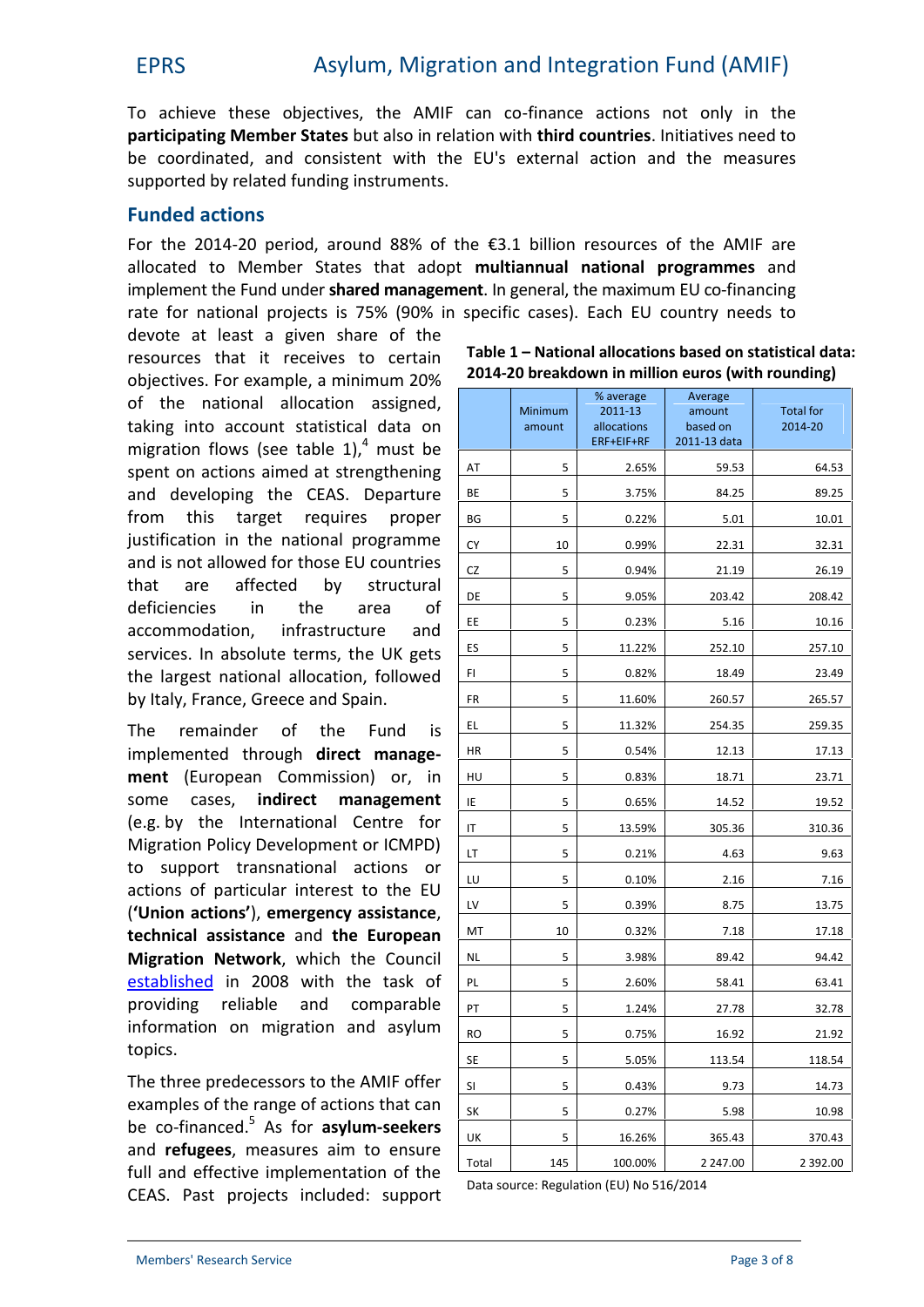and practical assistance to unaccomimpanoied mineminato engit (B nelgium) conditi(dEnsstonia)meantell health servieseese kforrigas byliudmen who have been victims of torture (Finsbafhedg). Ilm i**tghraent dionet le**dgra,tion initiatives ssuepeck to the national integration of Member g Suest well as threaitional legal migratEo camps storefatfeige action and the are:'tlien arening cafesp' rovidisnup port to immigrant children wintch psecthscoonlalwor developm(Anutstria); guage education and intercunitum by media arrived migrantas (Itraaliys) ing awareness of the risks of female with a viepwre-toweimgthsi practice, particula-Sslayh.anwriał mimnigsnualcht communi(tSspessiAns) regastrion regular immaignombettion, nonsuppocenti go to voluntary return fostocheed meesturn oppoencahtaion nifosom son ito formonie d retus; nn venset mindetention af a **d**ielivte broepent ad ternatives to detention Past as incordedd orduntary assisted return and reintegration irregunhaigrants (Itealaminido) goffitooiailmsprove the skills needed to irregular immigrants during the f(baoteida)retaunron sptrroeonegstsheni cooperation widdounthriyd diplomatic missions ion Rsomwanhia)a  $transnation$  alwiddre EdU mension nomote practical cooperation between  $\mathbf{c}$ relevant authorities eimplo<del>es</del>infifeerse nt M

For2014and 2.0th 5 buropean Commission has put ignoration to a control to a control to a control to a mode ss urgent and specific needstbfoMembleeln&htM20hFossupropossal wereawardeed mergenacsy sistance stablishment of an emergency accommodation centre for **irr@gludies**, mFirgame and solution the EU contribution of amounting  $3t\bar{a}8$  mil $b$ ionns)  $\circ$  loid autire ception capacities in respe migratory flows reaching stractually and integent  $\phi$  of integrillion); capacity ding of asylum reception and human resources effectively to migration presisu2r5e milliHoume)dochreensoof needs related to the mianGsyparursivoafi third counwthrom anya thioen ian laneed of international p<del>r</del>oot.@o7timonillion<mark>bebruary, 2015 firopeCaonm</mark>mission allocate-d13.7 millemo-enrojne fund ydinog italy help the toacock righter the high influx asyflum seekers

Resettle, meel notcatain ond specific actions

In line twiethEP's efforts to strengthen tools promoting the plidarity between EU countries, the EU countries, A MIF endepowers the ment, relocation anwidth  $\beta \hat{\theta}$  on if midification  $\hat{a}$  on  $\hat{a}$   $\hat{a}$   $\hat{a}$   $\hat{a}$   $\hat{c}$   $\hat{c}$ In addition to the national allocation detailed instable  $\psi$  t, a for example. lump sum for each peorsatch resettle ontheird country the Union Resettlement P( $A$ gtiachemet 7 of RELLA) Nobalt 602014) ong the same lines, Member Staten guide exports 6 eitre ne file issufrinternational from onteaction her EU countrienty ocatiso entitlineed eto ve a lufmorp essumming erson (Artentinocle tote) of the Regulation).

## AssessmeheFund  $\epsilon$  tio and implementation

In 2011, het European Court of ECA) i**s is to [special r](http://www.eca.europa.eu/Lists/News/NEWS1212_11/NEWS1212_11_EN.PDF)epothter oF** pean RefugeFuend(ERFand thueroEpebantegratFuomd(EI.F) Most of the projects audited by thgeavGeopotsitiveHoewseuvtoenee, ovlessanccessEoRfFthaoend the EcbFuld not be asselase dof up of poer monitoring and evaluation The effectiveness of  $dt$  the  $E$   $G$   $A$ ds  $\psi$  assa hindered by a series of as  $excessive$  administrative on padesnothe swith  $e$  of bundeq et; implementationat  $E$  delays  $d$  sation level; ian reduction to o owrid timation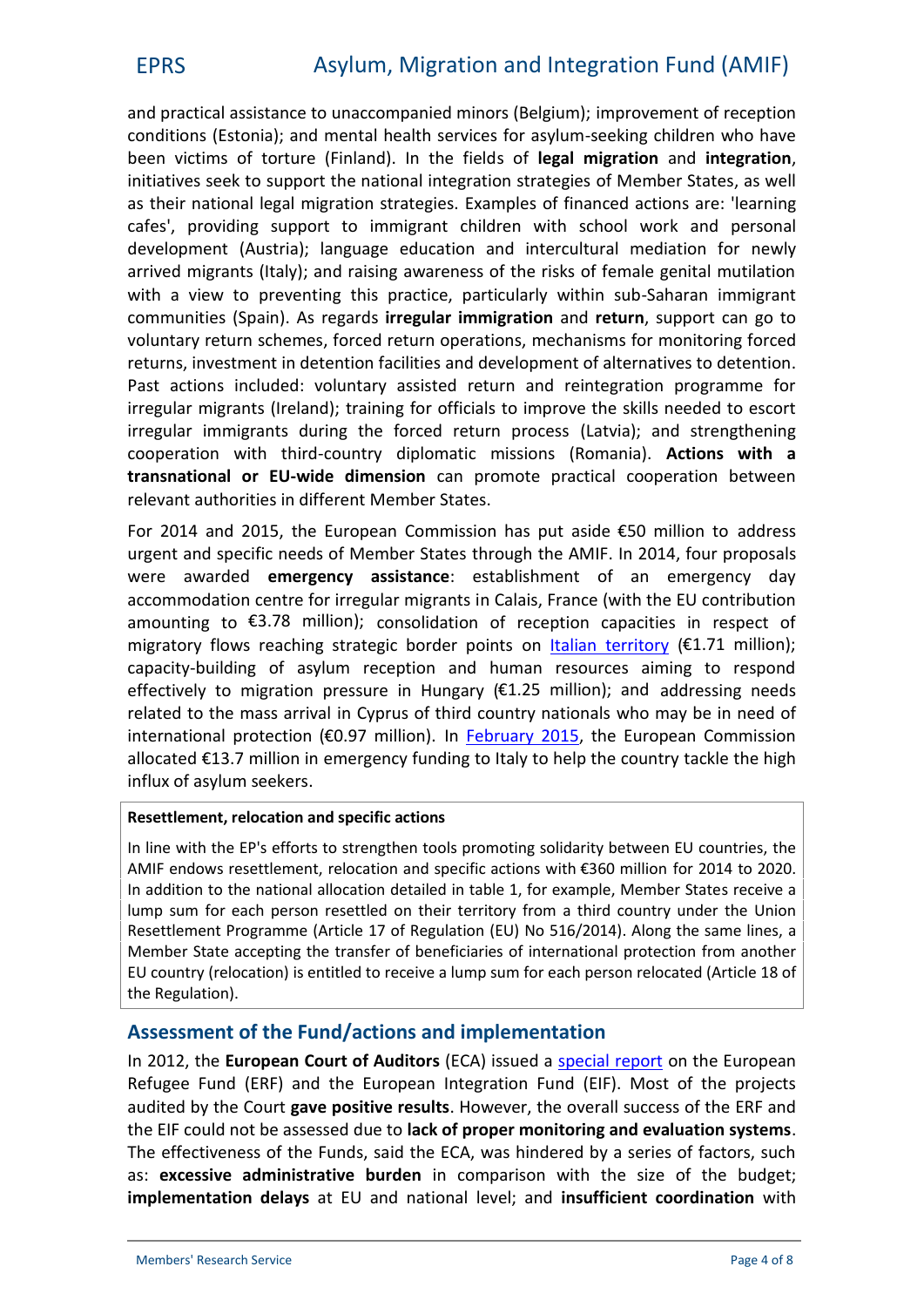other fuspurch a EuropeSpuri Fulnd which supportent and measures on access to the laboRuerconmannkeent datiodssiming include general ming rules and enhancing management sy, salen mes xeddinities reeppolyt, the Commisssion that, while elements could be improved and were Funds were deemed effective by stakeholders .

The of Commission atend most the Concription and ations, indicating the Theory and the Court's recommendations, indicating the proposals for the next generated provision manuscal conductivities in q  $related$  is sures  $x$  ample, the rules of the AMIF adopted by the April 2 havimplis ation efworths national programmes now cover entire period of intshtee aFeulnsobla ving annual praosgrwamansm.perse viously the casend subject to term mriedview (see Thebelporwe) paration, implementation and monotroalngunoding atorrogrammes require involvement ntelevant public authorities at national, regional where approprianto engovee frnmental organisations rnations ( $\Omega$ as) organisations and social partners .

In addition, the Comesments bid paesult the past actine roso st evaluatioFros example, as regards the Eurtchpee aCnomRmentius and Fund [deem](http://eur-lex.europa.eu/legal-content/EN/TXT/?qid=1425287197739&uri=CELEX:52014DC0230)eble implementation-1of pits q 2008 and the satisfoance band reporti that the RF generallsy treeonot this uide scale, duration sustainability of both voluntary and ThioneCocendins nseibun nadadcet by itie that the Isporovided support to the implementation of the EU' line with the EP's positioum that had the distributions in the Council on the latter on the Council of the latter on the latter on the latter on the latter on the latter on the latter on the latter on the latter on the lat making a political link fibeneunceine on Enf $\mathbf 0$  retenus manaction betiadoption of common standards for  $\mathfrak h$  The bee exactivations daigs not imes a creed ating to the excessive administratident bunden, butime that the five beneficiaries of the Fund (United Kingdamd, WGerlegeacheerFrance, successful in mawiahuia unita qe implementa 31% n rate

In ht[eimpact asse](http://eur-lex.europa.eu/LexUriServ/LexUriServ.do?uri=CELEX:52011SC1358:EN:NOT)assoro emptanying its propos-2a0s gfeorre that eio 2n0 104 home afffuanidss, the Coming his ison highlight allenges that it sought to a with the AMIF. These incelum detachine emergency of the net anisms to respond to the  $s$ to crisseed increasfee thing. Their flux cee other allable under the ERF had a number of weaknesses.

In 2012, 2010 mmenting on the overall CothmenisUsnin black formosol stiad in Commissioner for **Net Curred eset of the detect of the framework** commissioner for Net Refugees of the framework and increase its flexibility. After stressing that EU funding funding and not replace it, the UNHSCR ffoercroumlantend dationes including the need to funtchies atsotmishen decoptifiear to identicative the new Fund and to ensuerenco with other EU tools.

In201,8he European C**amothieMseimob**er States are tho idcomininy out a reviewf thAeMP, taking into account policy di**ever** tomp meevnatisus anation th reposrtprepaby eoEU count tilos implementation of their national Thics ould ad, where necessary, to a revision cafs  $s$  as isomment the roginal programment programment programment programment programment programment programment programment programment programment programment programmen of the term review will beenippteartim of evaluation hat aport Commission is to submit to the EP, the Council, the Euro Committee and the Committee of Julie Regions evaluation report includian assessment of the reisultuse  $30$  vultue eAMOP 4 following the closure of the national programmes.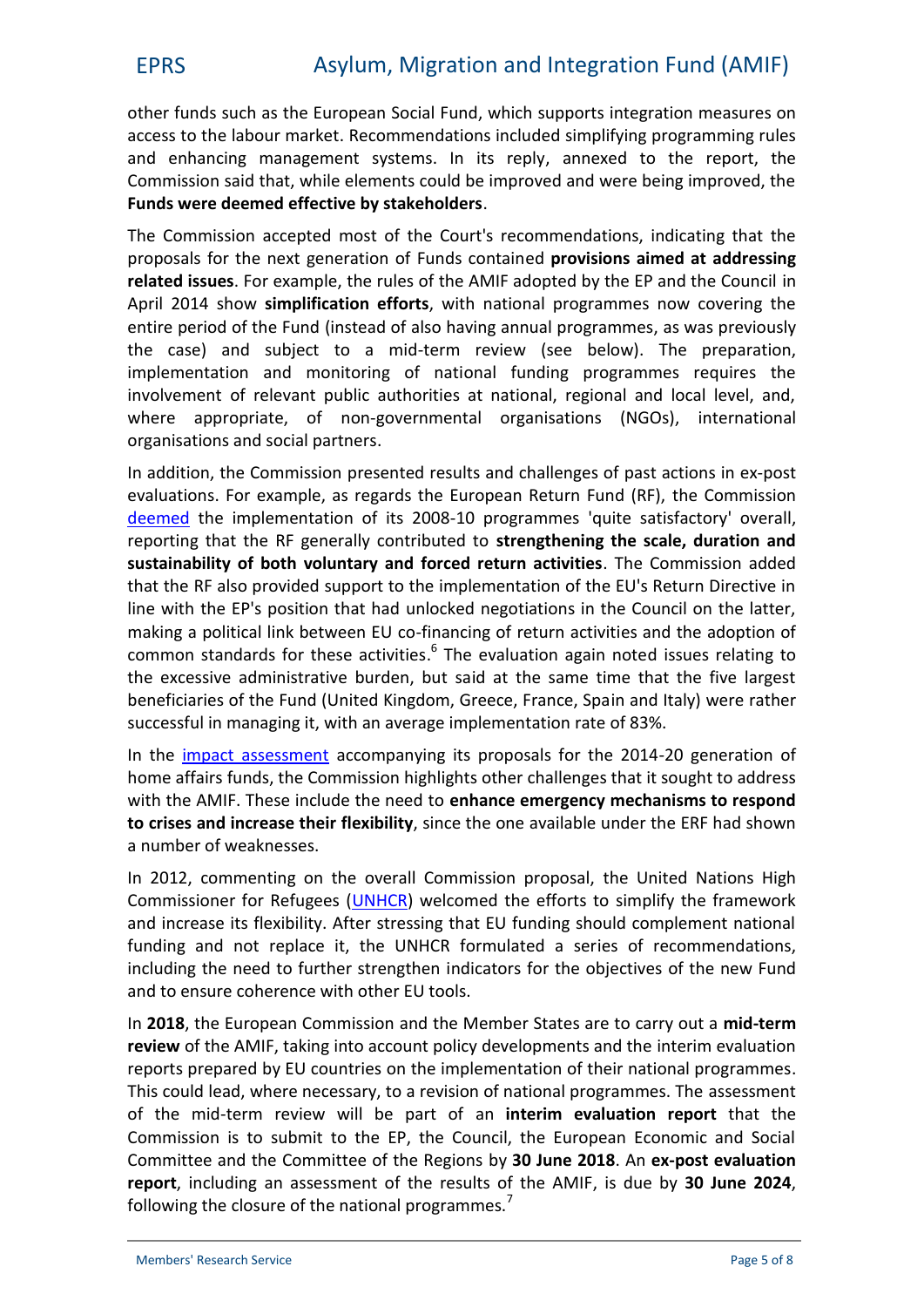## EUREMA, a pilfootiptra ejecto cation

Transnational actions finEaRnFceidonduEndublRe EMIAe a pilot protije ont for relo from MaTht**a.** Lue ope@commis[sion](http://eur-lex.europa.eu/LexUriServ/LexUriServ.do?uri=CELEX:52013DC0422:EN:NOT)etshate. Inocation is a concrete tool of so betwe Eb count biets also contro 20 frs European Asylum Support Office EAS (Gree beplow) uce relepzooth EUREMA, with mixed views Thisom respo scheme ffered a framework tomplreement -Eabhtotraeilocation. Under the fi phase of the such the dome place  $i$   $\geq$   $2$  0  $\mu$  notected persons were relocated from  $\alpha$ Malta to other EU countries (out of the ten Membert Sitsates that phases ix eventually elroeccaetieved chersons). Participating countries ider arease ediimpprovements, including: funding and administrative requirements of the pilot of the pilot of the p projectinislative obstacles to relocation in some participating proedures for the transfer and  $\theta$  contectional coordination  $\theta$  sentity respondents to the survey consideareal orthat participate iosh onld rem voluntary and based on a political decisionheThte  $p$ AsMinheThise open to solidarity between EU cnogulmrtoruggsh, pincoluissions atloemment and relocation  $(see$  bboye

## Other fundstand action the same field

The U'ssther main programme in the areal of ehmo and e Sectionarits is  $F$ un(d S,  $\overline{w}$ ) ithmaximum responduoton to  $3.76$  bill  $20$ n for  $20$  rThe ISF has two components,  $e'$  inwshich that for financial support for external borders and the external borders and a borders and  $v^{\delta}$ issa'endowed  $2w$  716h bialhi**o**lntaciksles ensiften closely related t asylum and migrathrio and thoin bionesor, the sameal pheorision. 4 bialtieon earmarked fsows tel/missa Information System and Schengen Infor allowing national authorities to cooperbyes on arbong dreal envanting information .

In a context of increasmither  $\frac{1}{2}$   $\frac{1}{2}$   $\frac{1}{2}$   $\frac{1}{2}$   $\frac{1}{2}$   $\frac{1}{2}$   $\frac{1}{2}$   $\frac{1}{2}$  $policy$  area of home Euanfolopiers and the  $\overline{E}$  $P$ arliamheanst, on many occadalos dons, for an inteEqU a  $a \oplus \phi$  roam on  $f$  arion, asyluam obexternal b, o eonhedro swed with sufficient resources as well as  $a$ tools to handle emergen&g situal example is provided 1 by estoleution on the U's Multiannual Financial Fr ( $MFF$ ) for  $20$   $W$  heter the EP noted the relatively small share of the  $EU$ devoted to home affoacines.  $S\sim$  over pr achieved against the backdr $\rho_a$ Pa $_a$ os $_b$ utbe plasticulteuropean Commission data. negotiat**oons** be MFF: althou<del>gh lower</del> than the amount initially proposed 3.16by Ilibea) $\beta$  and  $\theta$  helomove ( available under the -**2.0MIs** fti**l** brre2p0r1e4s ents anhen 2 r&e absielliforom t that its three predecessol 3. had bon for the OST ame lines, the f envelope supporting actions for external borders was inc current prices from the previous period. Togethfear, the AM external borders account for ar $e$ 20m om BDF.  $\overline{5}$   $\overline{7}$  method of  $4$  for  $17$  $D$ ecember  $r$ e $\hat{a}$   $\hat{a}$   $\hat{e}$   $\hat{a}$  at es the boallistic  $\hat{a}$  but approach and migration enhancing fair sharing of respon**tsolwiairtoise** sthem dEUs od boduantintives w the highest numbers of refulgtees and capen multamined scoantext  $Figure S$   $\mathbf{\hat{e}}$  curity and citizenship 2 ປ ዋ 5 ' ቺ 'ሀ 9 b d d g e t h ଈ hAaM ol Fo f AMIF  $(-416.7$ million) 19.4%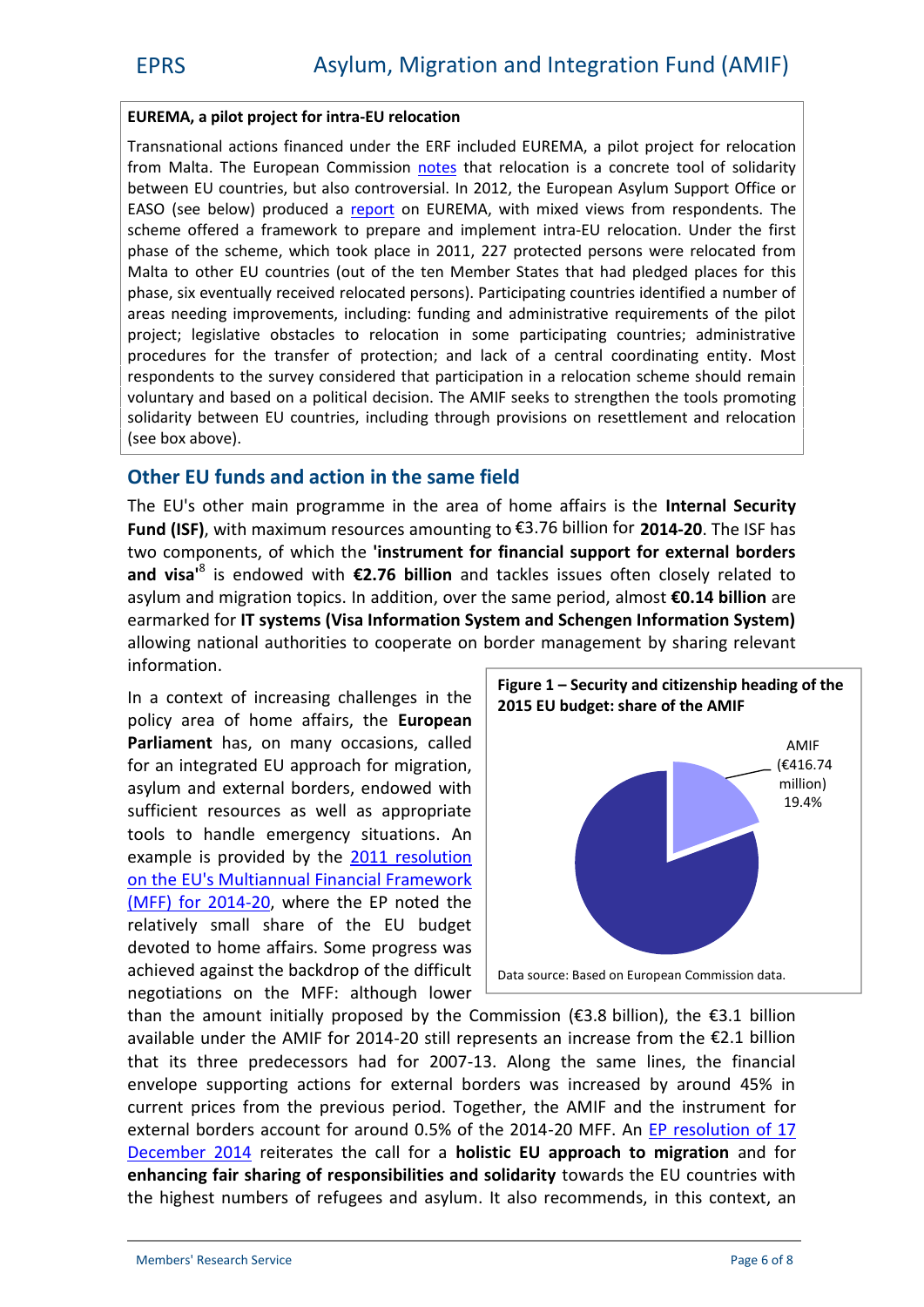analysis of hehohwomte affairs Fundishparpeyins.omeanhieteenent of migration is an expliciltum **ckeer in your independent is** expected to prest thenew European Agenodia no May ignatis.

Furthermeoxntoe, rnal action funding napyroag<mark>s name manetts</mark>ivsitiroe lating to migration and asylum, aenxottemontablo intervinent view to strengthening cowoipteratthiond colentinies and the evelopment Cooperation Instamumt angulariation and asyled on raiged is incertained under geographic algement along the cooperation instances under  $C$ programmeneds, in addition, its theml&anticcbaptricPouraGmomo**e**ls and Challen mess' an indicative financial all. G36 a thioshpieconfifiad souluy. devoted to asylum and miagor that in the 2001 past interventions capaebity Iding paonideinancial aid to third acoruenturgies taristinsqu

Inaddititoon fundpinggram pomeosp, enthe Eubly hap vieo t projectoots preparatory  $arctb$ nes field of yl $arctm$  and  $m$  in opfatelino nlaunched onthe  $\overline{c}$ initiative of Athree cEnePh $x$  tam pisenainitiatsivuopportvinco $t$ imo fstorture through rehabilitation cuttidiscipal indary assistance. Launche project in 2011, it is now a preparato+Cy.5 acmtiblion endnowe commitment appropriations for 2015.

A sregards decentralists multimes 2010 the EP and the Comumencil esta [European Asylum Suppo](http://easo.europa.eu/)wtit@faiovee (WEASO) omoting practical co among EU countries on astly busumen, doen poppoornttionud ainn ptrheiss suireeld and contributing to implemention the CEAS fully operational  $2011$ , EASO has albouds of  $\overline{5}$  the infillion of  $1.5$  m February 2015, EASO was carrying out support programmes for BTb eganetika thie Godfeece and border managisemceonvtereton ebyactivittines Euonfopean Agency for th [Management of Operational Cooperation at](http://frontex.europa.eu/) the Enternal Bo establisht2e0o0a4nd is located inThWsarysea awr, aFlrl**opaekos** from the EU budgiest set 1a006.1 m<sup>9</sup>ibleionogne tohfe few expendiforrewihteomhs the context toughthe negotiations leading to the adoption of the the two arms of the authologiest agould agree on an invocint chase in c the initial Commissions to reonogot backlin To higheristic resolution and the P position laastdy epacr" istical quidelinnee wComf mt heePircenside witch specificald w doelferannual budgette of from iting sufficient to carry out it stassk relatisneg ctuortinneg 'Es U common borders

AMIF: possible transfer of commitment appropriations from 2014

The late adoption-200f MHF eFd1200d4lays in the fatchceptlieognal acts and rule fora number of  $E$ UnEuunddisng the ASA aMIInFeassultia, rehet 12014 com $t$ mitme appropriations of the asEnlel itchuneds genetionw carried Wolve on his concerns programmes under shared management, a revision of the MFF Regulation the trancestion attions to subsequent allocation  $2015$  the EuropeCaommission put pforgwoastochd aan revision of For Froighether Dwiatht Amending Boudgethe 2015 Found of held I, Friapproved absent smendments will translatein cortecase en 2 $\alpha$ 011 Fot scomemmitts mappropriations of  $\alpha$  6.01 or  $\alpha$  id tion  $0.3\%$  of the amended budget imeas rasmes to the into the and 2017 budgets.